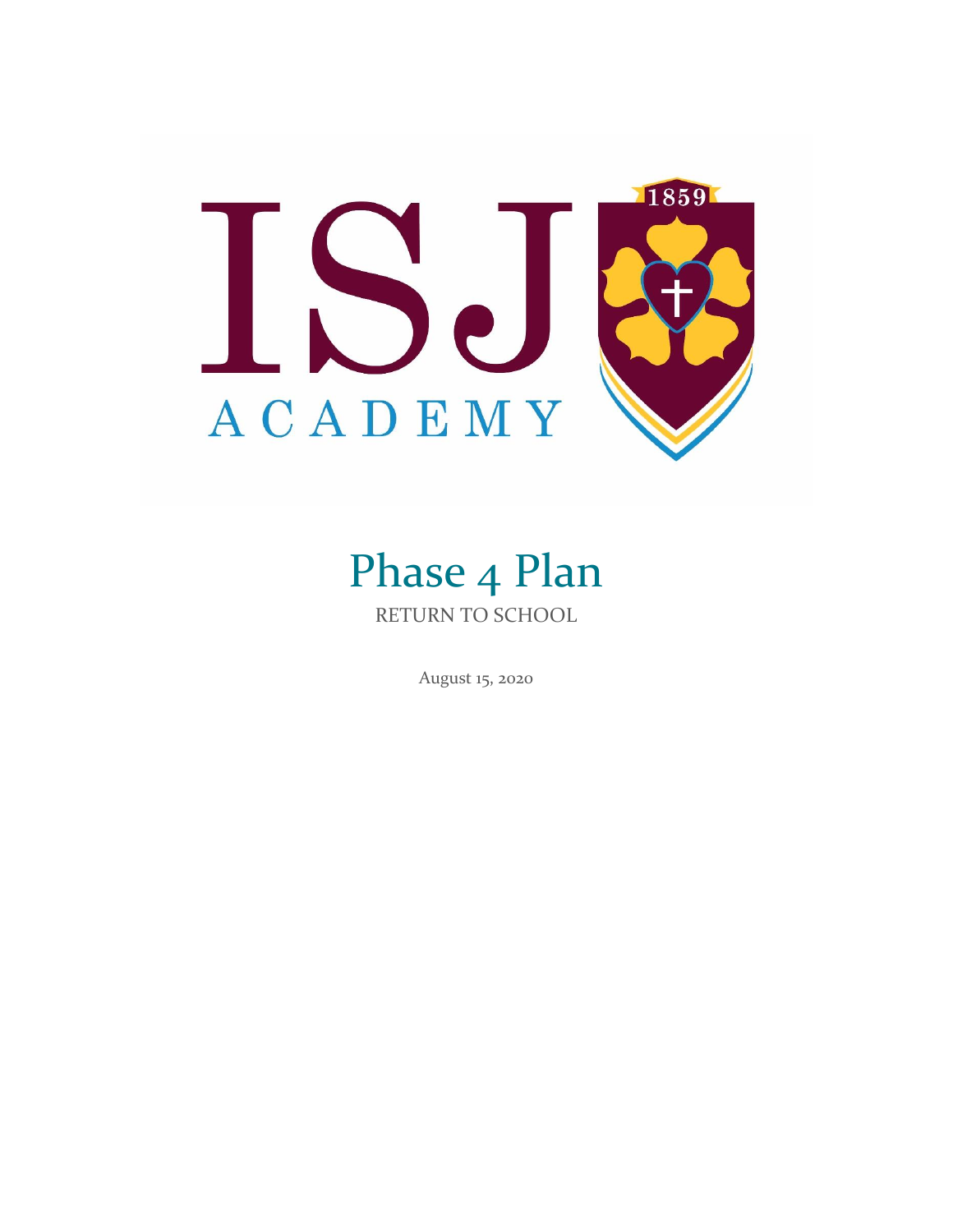# Phase 4

If a school is located in a Phase 4 MERC District, as described in the MI Safe Start Plan, the following will be adhered to:

## PERSONAL PROTECTIVE EQUIPMENT

- All staff will wear facial coverings when in **classrooms**, except (1) during meals and (2) unless face coverings cannot be medically tolerated as documented through written and signed verification by a physician.
- All passengers and drivers will wear facial coverings when on a **school bus**, except (1) when eating and (2) unless face coverings cannot be medically tolerated as documented through written and signed verification by a physician, with parental consent.
- All staff and all students in grades pre-kindergarten and up will wear facial coverings when in **indoor hallways and common areas,** except (1) during meals and (2) unless face coverings cannot be medically tolerated as documented through written and signed verification by a physician, with parental consent for students.
- Facial coverings are not required in preschool classrooms by children ages 3 and 4.
- All students in grades kindergarten through 4 will not be required to wear facial coverings in their **classrooms**, unless (1) students do not remain with their cohort class throughout the school day and (2) come into close contact with students in another class.
- All staff and students in grades 5-12 will wear facial coverings, except (1) during meals and (2) unless face coverings cannot be medically tolerated as documented through written and signed verification by a physician, with parental consent.
- ISJ will not conduct indoor assemblies that bring together students from more than one classroom.
	- Chapel services may be allowed provided that all guidelines are followed.
- *Facial coverings may be homemade or disposable level one/basicgrade surgical masks, and/or face shields.*

#### **HYGIENE**

• Provide adequate supplies to support healthy hygiene behaviors (including soap, hand sanitizer with at least 60% alcohol for safe use by staff and students, paper towels, tissues, and signs reinforcing proper handwashing techniques).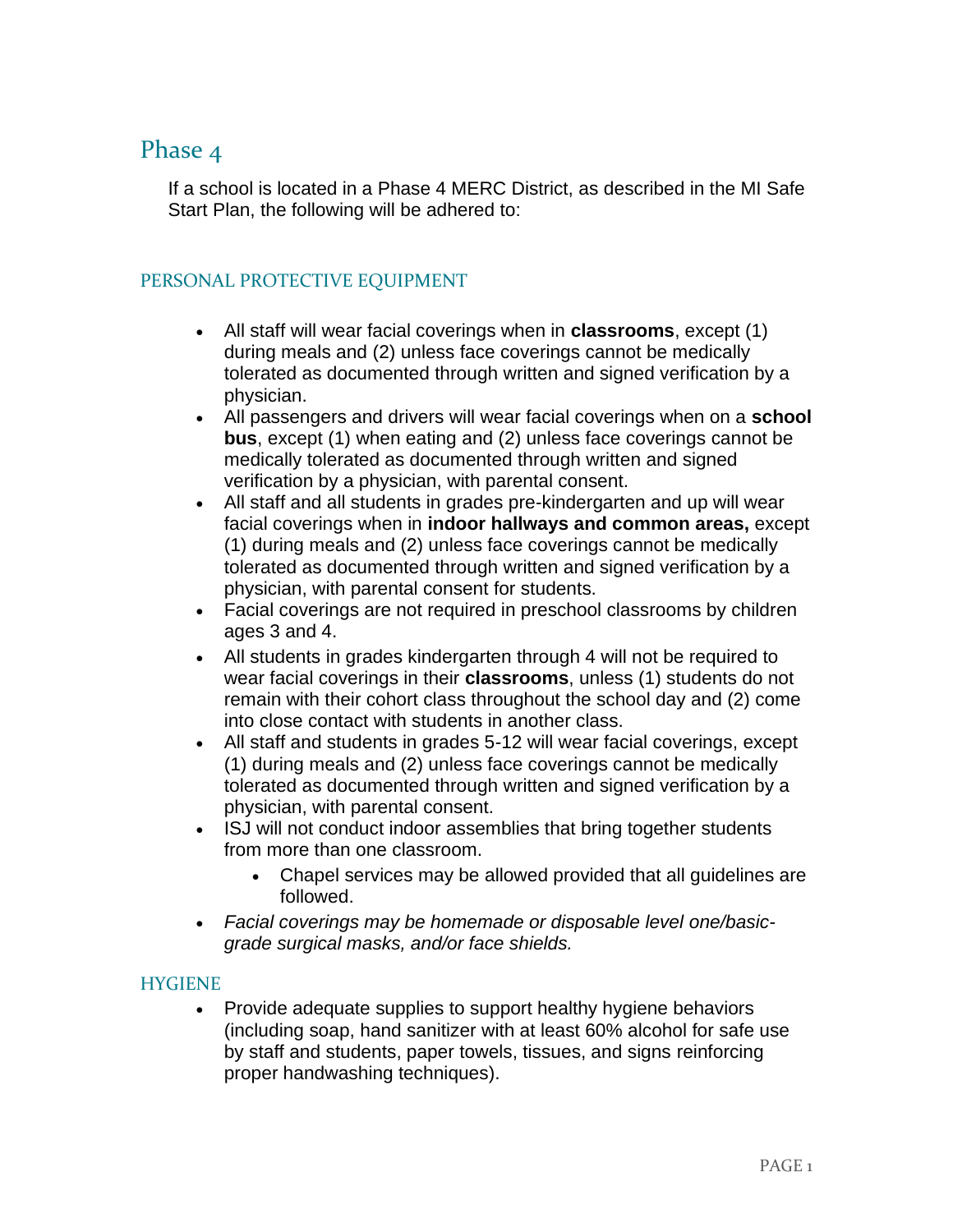- Teach and reinforce handwashing with soap and water for at least 20 seconds and/or the safe use of hand sanitizer that contains at least 60% alcohol.
- Educate staff and students on how to cough and sneeze into their elbows, or to cover with a tissue. Used tissues should be thrown in the trash and hands washed immediately using proper hand hygiene techniques.
- Systematically and frequently check and refill soap and hand sanitizers.
- Daily, provide opportunities for handwashing with soap and water by students and teachers.
- Limit sharing of personal items and supplies such as writing utensils.

## SPACING, MOVEMENT AND ACCESS

- Space students as far apart as feasible in classrooms, whether desks or tables are utilized.
- Post signage to indicate proper social distancing.
- Place markers at six-foot intervals where line formation is anticipated.
- Provide social distancing markers in waiting and reception areas.
- Post signs on the doors of restrooms to indicate proper social distancing and hand hygiene techniques.
- Restrict entrance to the school to students and staff only, with the following allowances: Family members or other non-staff adults are not allowed in the school building except under extenuating circumstances determined by school officials. All non-staff adults entering the building must be screened for symptoms using a monitoring form, wear a facial covering, and wash/sanitize hands prior to entering. Strict records, including date and time, should be kept of all non-staff adults entering and exiting the building.

#### SCREENING STUDENTS AND STAFF

- Cooperate with the local public health department regarding implementing protocols for screening students and staff.
- Identify and designate a quarantine area and a staff person to care for students and staff who develop signs or symptoms of COVID-19 at school.
- Students and staff who become ill with signs or symptoms of COVID-19 will be placed in an identified quarantine area with a facial covering in place, if able, until they can be picked up. Identified person caring for these children/staff will wear a facial covering.
- Symptomatic students and staff sent home from school will stay home until they have tested negative or have completely recovered according to CDC guidelines.
- Staff will conduct daily self-examinations, including a temperature check, prior to coming to work. If they exhibit any new or unusual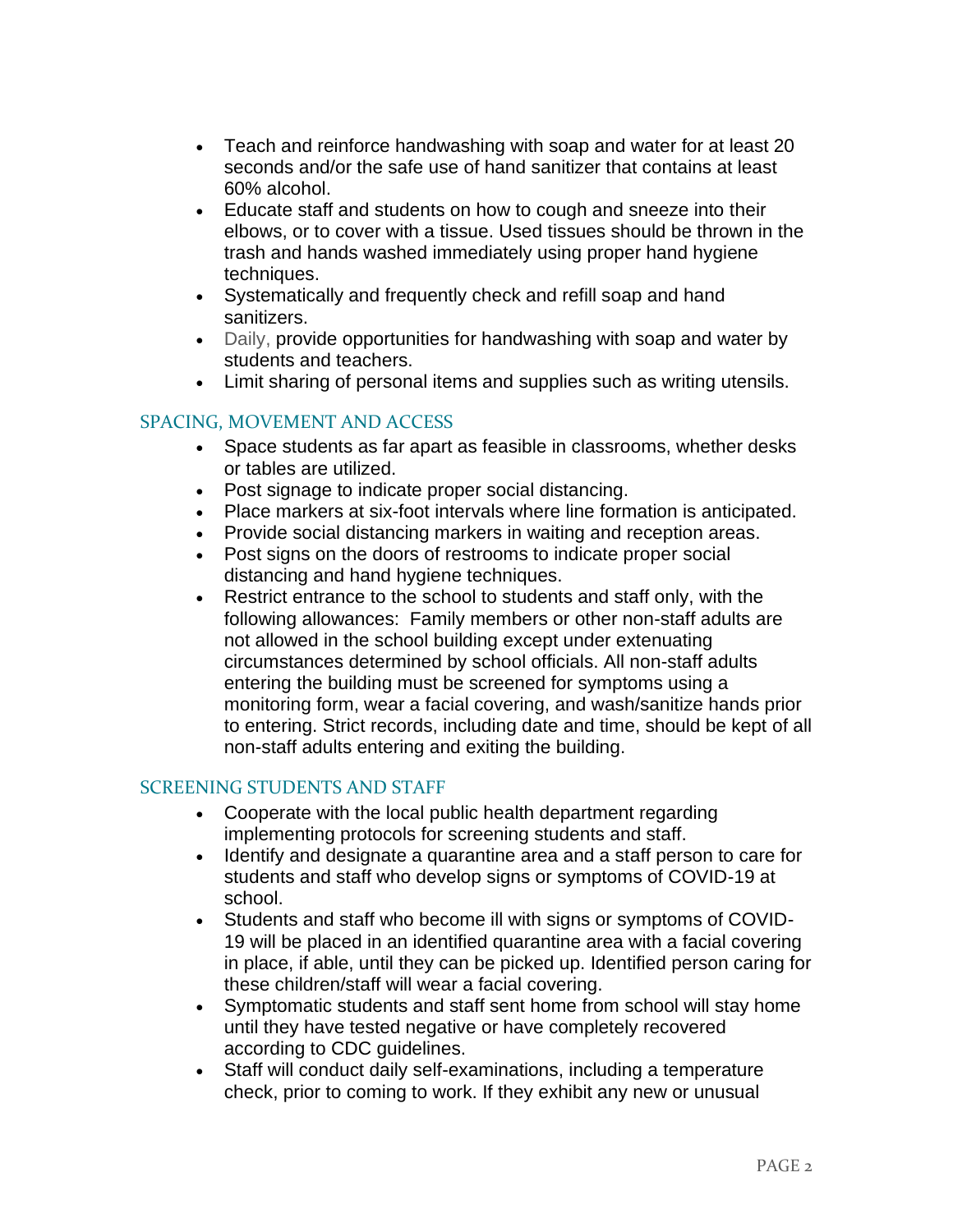symptoms as reported on the COVID-19 school monitoring form, they will stay home. Staff member will contact the school administrator.

## TESTING PROTOCOLS FOR STUDENTS AND STAFF AND RESPONDING TO POSITIVE CASES

- Cooperate with the local public health department regarding implementing protocols for screening students and staff.
- Symptomatic students and staff will be kept home until they have tested negative for COVID-19 or have been released from isolation according to CDC guidelines.
- Families will be notified of the presence of any laboratory positive or clinically diagnosed cases of COVID-19 in the classroom and/or school to encourage closer observation for any symptoms at home.

## RESPONDING TO POSITIVE TESTS AMONG STAFF AND STUDENTS

- Cooperate with the local public health department if a confirmed case of COVID-19 is identified, and in particular, collect the contact information for any close contacts of the affected individual from two days before he or she showed symptoms to the time when he or she was last present at the school. The Local Health Department will initiate contact tracing, following regular public health practice.
- Notify local health officials, staff, and students immediately of any possible case of COVID-19 while maintaining confidentiality consistent with the Americans with Disabilities Act (ADA) and other applicable federal and state privacy laws.

## FOOD SERVICE, GATHERING, AND EXTRACURRICULAR ACTIVITIES

- Prohibit indoor assemblies that bring together students from more than one classroom.
- If cafeterias are used and six feet of distance between students is not possible, meal times should be staggered or physical barriers should be used. Serving and cafeteria staff will use barrier protection including gloves, face shields, and surgical masks.
- Classrooms or outdoor areas can be used for students to eat meals at school.

#### **ATHLETICS**

- Schools will comply with all guidance published by Michigan High School Athletic Association (MHSAA) and the National Federation of State High School Associations (NFHS).
- Students, teachers, and staff must use proper hand hygiene techniques before and after every practice, event, or other gathering.
- Every participant should confirm that they are healthy and without any symptoms prior to any event. On non-school days Monitoring Form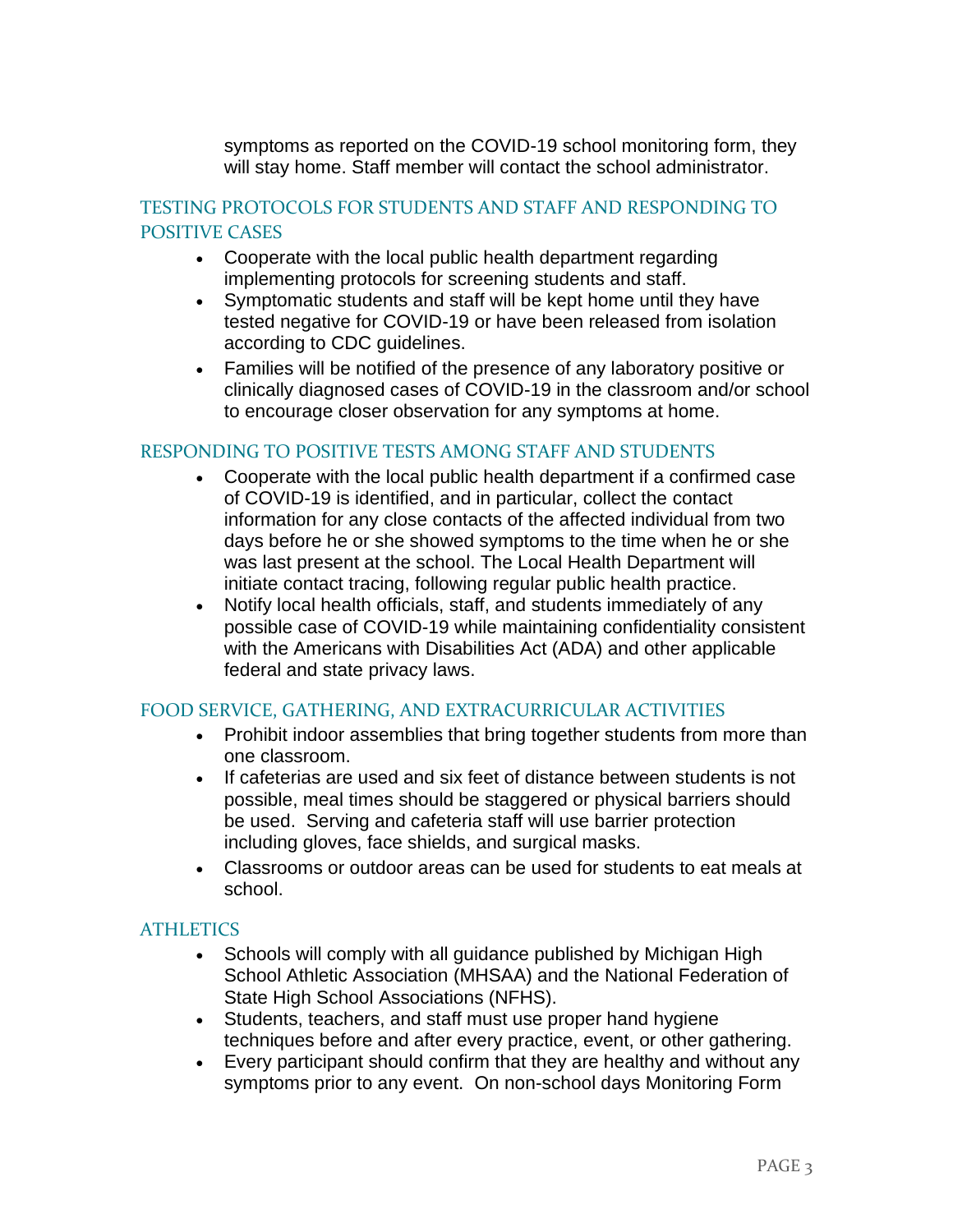needs to be completed by all participants (this includes all adult volunteers, coaches and administrators)

- All equipment must be disinfected before and after use.
- Each participant must use a clearly marked water bottle for individual use. There should be no sharing of this equipment.
- Handshakes, fist bumps, and other unnecessary contact must not occur.
- Spectators are allowed provided that facial coverings are used by observers and six feet of social distancing can be maintained at all times. Attention must be given to entry and exit points to prevent crowding.

## **CLEANING**

- Frequently touched surfaces including light switches, doors, benches, bathrooms, will undergo cleaning at least every four hours with either an EPA-approved disinfectant or diluted bleach solution.
- Libraries, computer labs, arts, and other hands-on classrooms will undergo cleaning after every class period or when cohorts change classrooms, with either an EPA-approved disinfectant or diluted bleach solution.
- Student desks will be wiped down with either an EPA-approved disinfectant or diluted bleach solution after every class period, or when cohorts change classrooms.
- Playground structures will continue to undergo normal routine cleaning, but using an EPA-approved disinfectant is unnecessary.
- Ensure safe and correct use and storage of cleaning and disinfection products, including storing products securely away from children, and with adequate ventilation when staff use products.
- Staff must wear gloves, surgical masks, and face shields when performing all cleaning activities.

## BUSING AND STUDENT TRANSPORTATION (INCLUDING EXTRA-CURRICULAR ACTIVITIES AND ATHLETICS)

Schools who use public school district busing will defer all safety guidelines to those providers. The following is intended for schools who are the direct provider of busing services.

- Schools will require the use of hand sanitizer before entering a school bus. Hand sanitizer will be supplied on the bus.
- The bus driver, staff, and all students in grades preK-12, if medically feasible, will wear facial coverings while on the bus. Note: there may be situations where it is not safe for the bus driver to wear a facial covering. Decisions about these situations should be made on a caseby-case basis with local public health officials.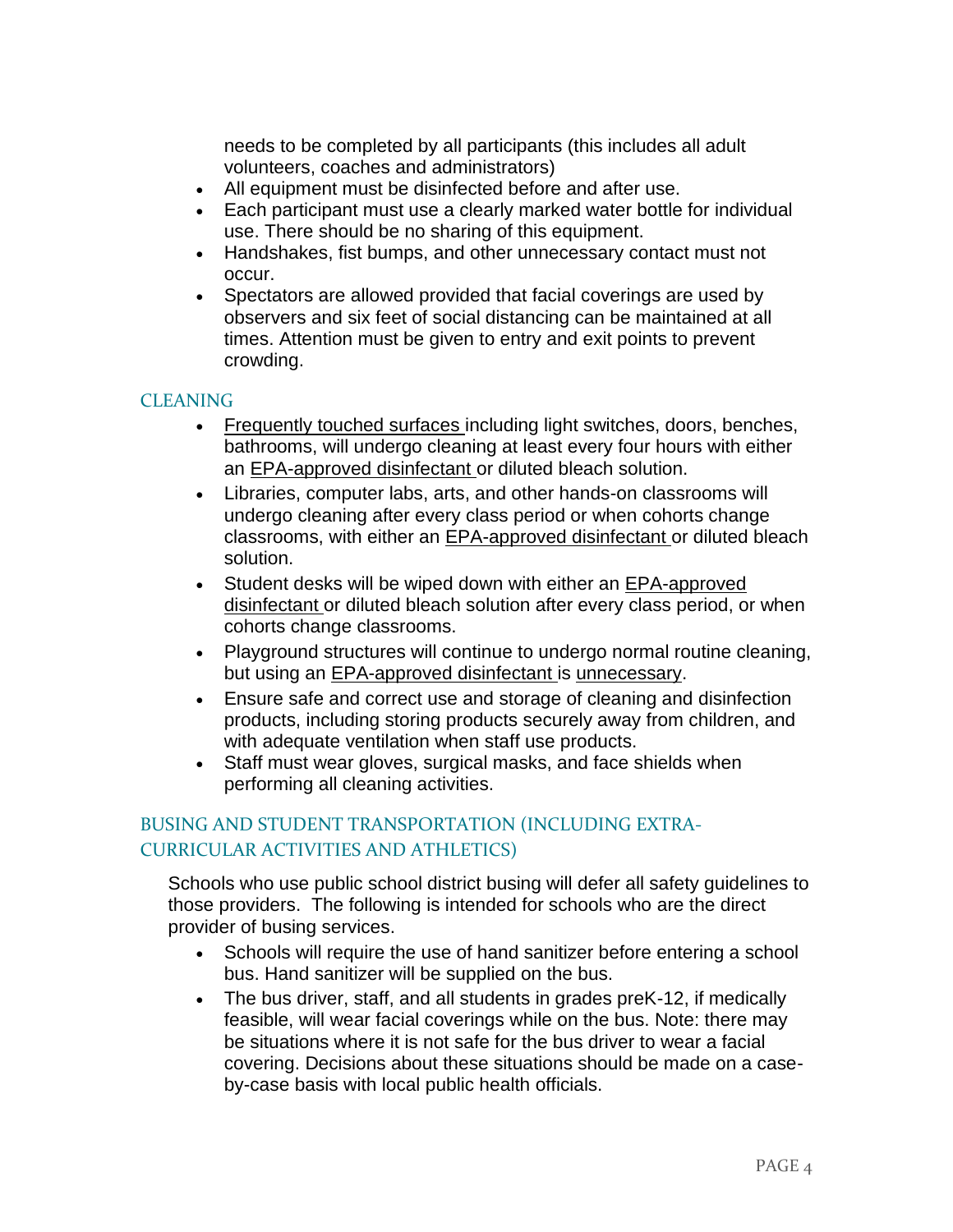- Schools will clean and disinfect transportation vehicles before and after every transit route. Children will not be present when a vehicle is being cleaned.
- Schools will clean and disinfect frequently touched surfaces in the vehicle (e.g., surfaces in the driver's cockpit, hard seats, arm rests, door handles, seat belt buckles, light and air controls, doors and windows, and grab handles) prior to morning routes and prior to afternoon routes.
- Schools will clean, sanitize, and disinfect equipment including items such as car seats, wheelchairs, walkers, and adaptive equipment being transported to schools daily.
- Schools will create a plan for getting students home safely if they are not allowed to board the vehicle.
- If a student becomes sick during the day, they will not use group transportation to return home and must follow protocols outlined above. If a driver becomes sick during the day, they will follow protocols for sick staff outlined above and will not return to drive students.
- Weather permitting, doors and windows will be open when cleaning the vehicle and between trips to let the vehicles thoroughly air out.

## MENTAL & SOCIAL-EMOTIONAL HEALTH

- Schools are to identify a point person or establish an access navigator to facilitate mental health referrals, communications to families/ students, and public-facing wellness materials.
- Provide all staff with timely, responsive, and ongoing training/professional development.